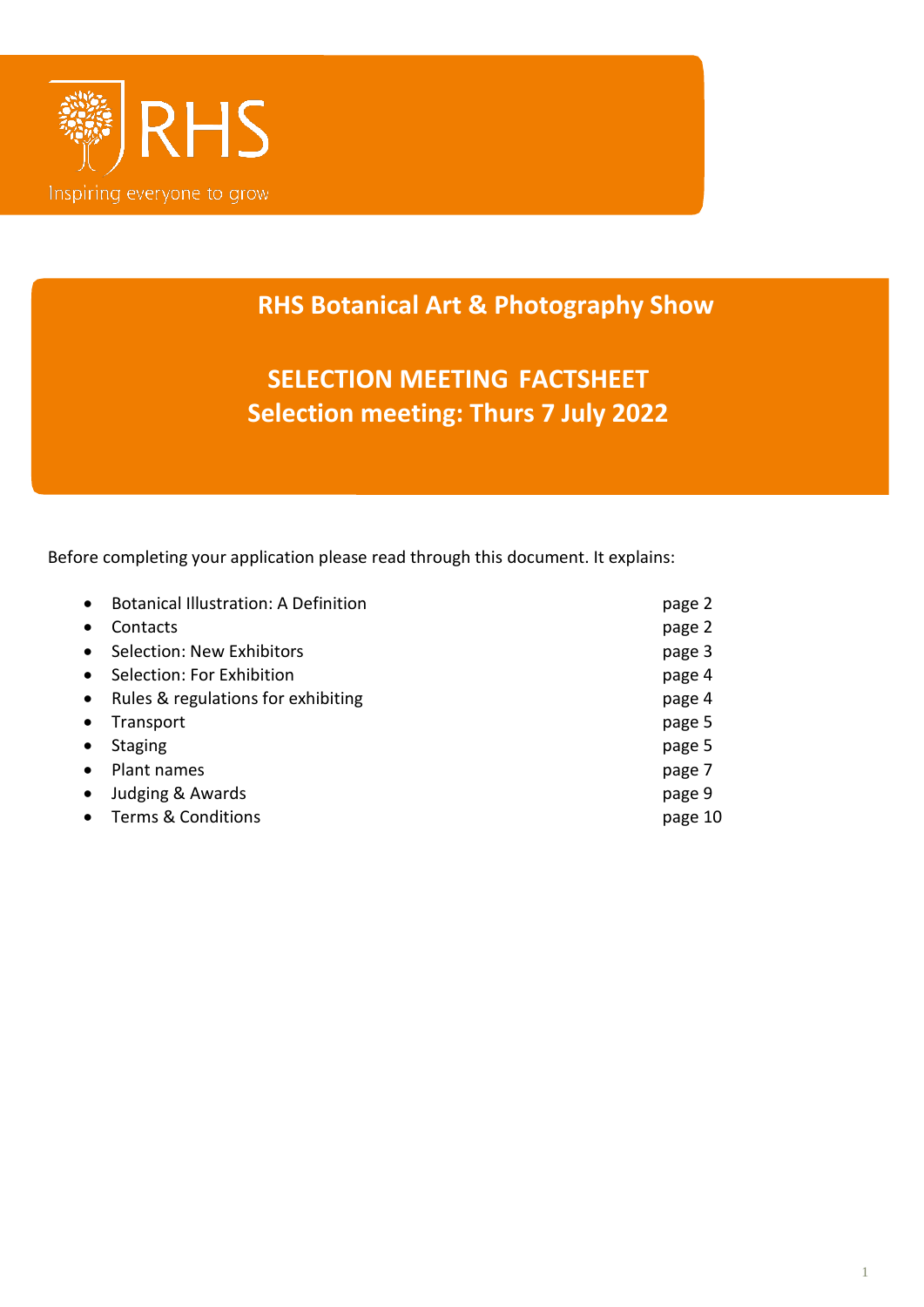# **CONTACTS**

## **Botanical Art Judging Panel Secretary**

**Charlotte Brooks** RHS Lindley Library 80 Vincent Square, London SW1P 2PE Tel: 020 7821 3050 picturecommittee@rhs.org.uk

# **BOTANICAL ILLUSTRATION: A Definition**

Botanical Illustration is a genre of art that endeavours to faithfully depict and represent the form, colour, character and detail of a plant, identifiable to species or cultivar level.

The best botanical illustration successfully combines scientific accuracy with visual appeal. It must portray a plant with the precision and level of detail for it to be recognised and distinguished, from another species.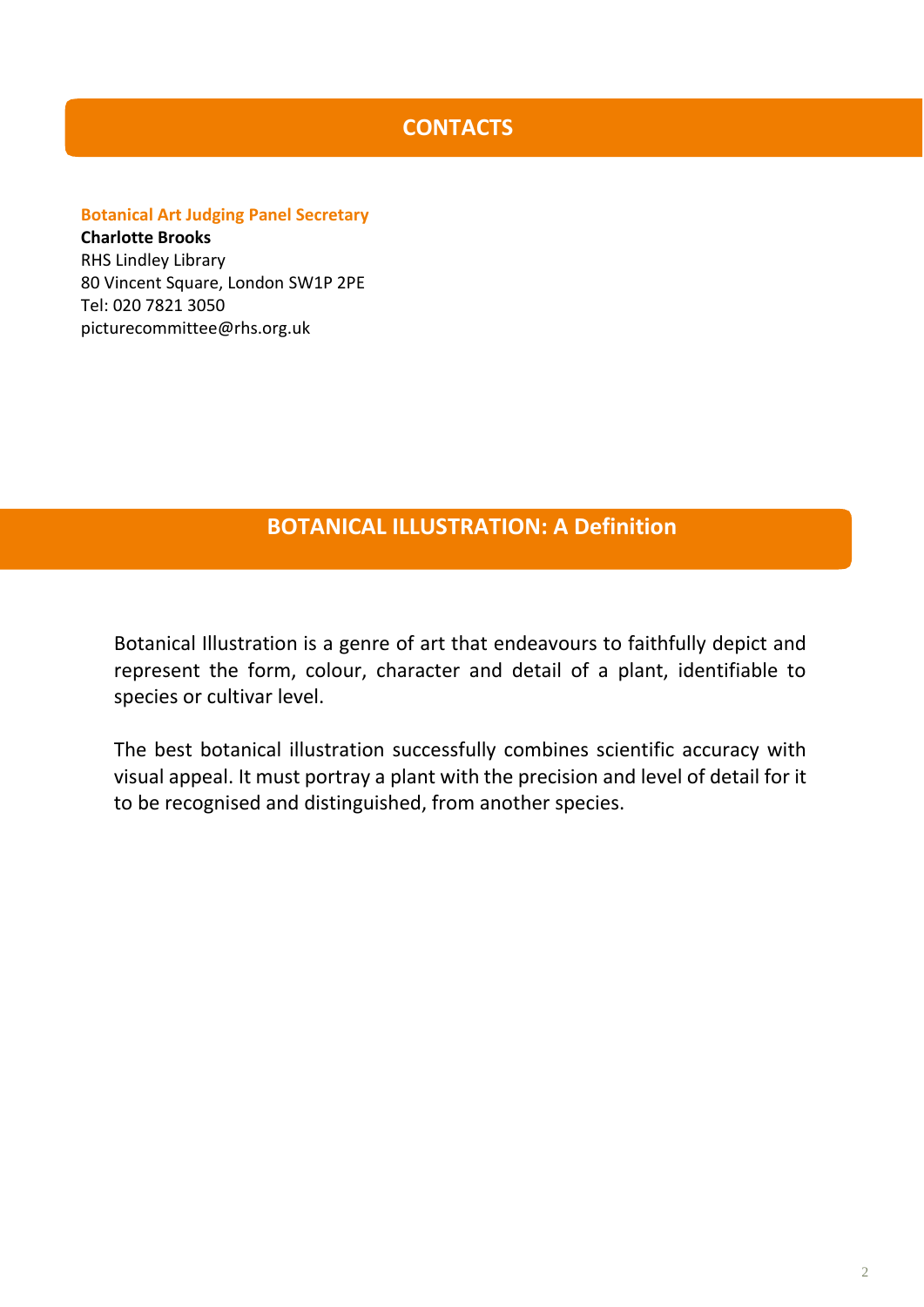# **SELECTION: NEW EXHIBITORS**

The Botanical Art selection meeting will take place on Thursday 7 July 2022. The deadline for all submissions is **Tuesday 28 June 2022.**

Botanical Artists wanting to participate in the Botanical Art and Photography Show, judged by the RHS must first go through a selection process. Artists must submit a sample of four pieces of artwork to the RHS Botanical Art Judging Panel, for assessment and approval.

A Selection meeting is held in the summer, to consider artists for future years. The date and details for the next Selection meeting will be announced online at rhs.org.uk, consider artists to exhibit **in 2023 or subsequent years**. Please contact the Botanical Art Judging Panel Secretary, [picturecommittee@rhs.org.uk](mailto:picturecommittee@rhs.org.uk) for further information, and to make arrangements *before sending any work*.

After the selection meeting the Secretary will write to each artist, informing them of the Panel's assessment. The artist's contact details will be held on a mailing list for 5 years from the date of acceptance or most recent exhibition.**\*** Invitations to exhibit are issued by the Botanical Art Judging Panel Secretary and eligible artists may apply for space. Artists considered suitable to exhibit should stage an exhibit within 5 years, otherwise they must be assessed and approved again. Space to exhibit is not guaranteed, although we will endeavour to meet each artist's request.

A very high standard of work (equivalent at least to a Silver RHS medal) is required to be selected to display botanical illustration, judged by the RHS. Emphasis is placed primarily on botanical accuracy in combination with aesthetic appeal. Artists should present examples of their work that is of the highest quality and has been completed recently (and at least within 5 years).

### **Selection guidelines**

- Four pieces of work are to be submitted
- Each piece should be labelled in pencil on the reverse with the artist's name and address, date produced, medium and the subject or title of the piece of work
- The pieces do not need to be presented on a theme

### **Selection criteria**

- Quality of botanical illustration
- Quality of the presentation
- Overall impression

There is not an application form for submissions, artists will be issued with a receipt upon delivery of original artworks. Print submissions cannot be returned.

### **Artists based in the UK and Ireland**

Artists based in the UK may submit either original artworks or actual-size print reproductions. Original artworks should be mounted, not framed. Each picture must be labelled, as detailed above. Please be aware it is not possible to return prints.

Whilst every effort is taken to ensure the safekeeping of original artwork, it is recommended that artists hand deliver and collect their pieces from the Lindley Library, by appointment with the Botanical Art Secretary. If, however, it is not possible to do so, alternative arrangements can be made with the Botanical Art Secretary. If artworks are posted from within the UK, it is strongly recommended that they are sent 'Special Delivery' or by Art courier. The RHS cannot take responsibility for the condition of artworks received by post or courier.

Please note the postcode to be used for couriers and **Sat-Nav ONLY** is SW1P 2PB.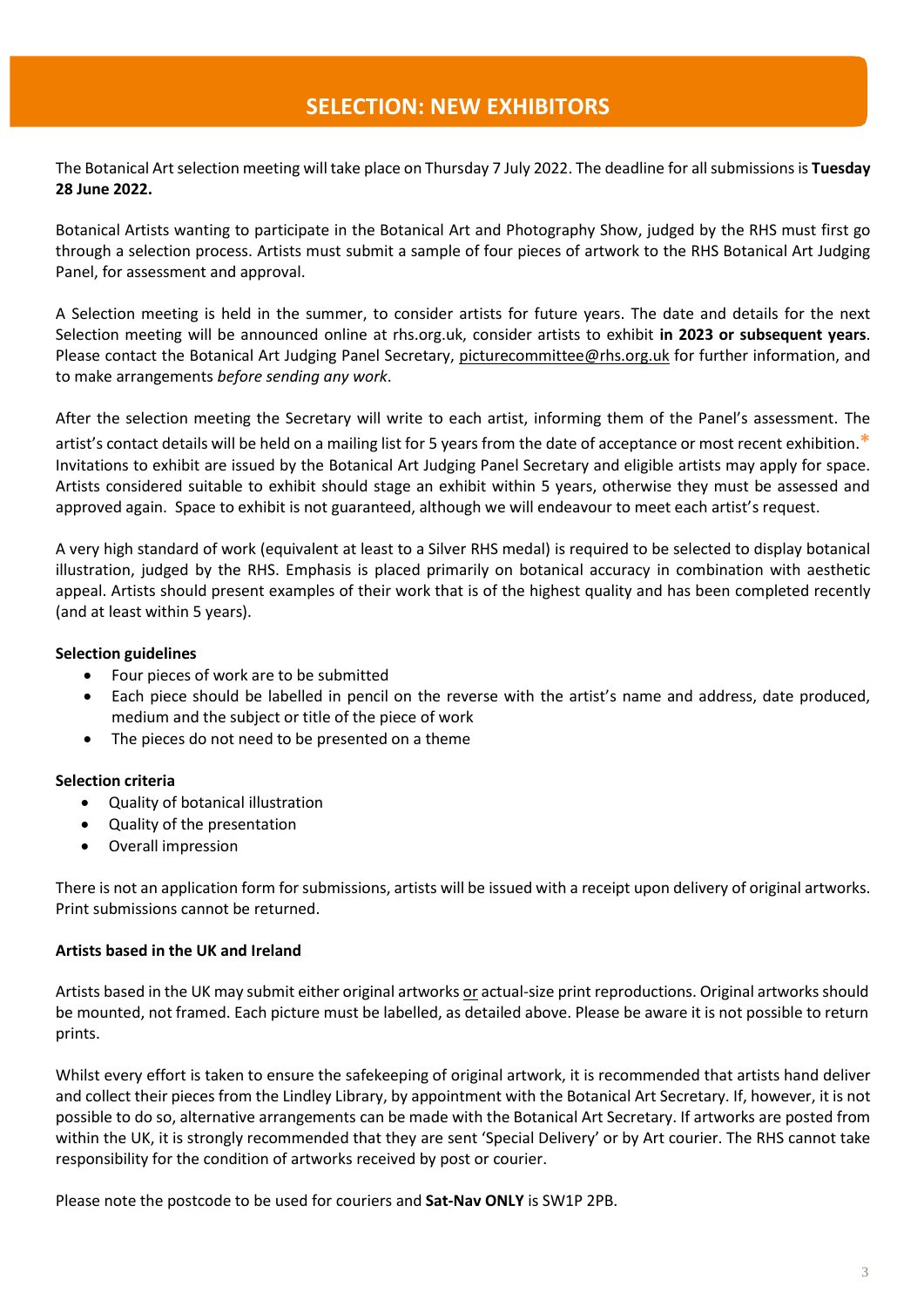### **Artists based outside the UK**

Please send four actual-size prints, **DO NOT send original artwork.** Each print must be labelled, as detailed above. It is recommended that prints are un-mounted, rolled in a poster tube, marked '£0 value.' Please be aware it is not possible to return prints.

### **Group submissions**

Artists may apply to exhibit as a group and should ensure that one piece of work from each artist is submitted, labelled as above. It is advisable that the number of artists who form a group exhibit does not number more than eight. The space to exhibit is limited to 5 linear metres.

### **\*Data Protection**

The RHS will only process participant personal data in accordance with the UK Data Protection Legislation.

- o Participant's personal data will be kept secure with access limited to authorised RHS employees.
- o Participant's personal data will be used in order to facilitate communications to ensure the smooth running of the application, selection and exhibition process.
- o Participant's personal data will be retained for five years from the point of acceptance to exhibit by the RHS Botanical Art Judging Panel, or for five years from the most recent date of exhibition participated in. It will be securely deleted after this period.
- $\circ$  Participants can email- [dataprotectionoffice@rhs.org.uk,](mailto:dataprotectionoffice@rhs.org.uk) if they have any queries regarding the processing of their personal data and to exercise their rights under the UK Data Protection Legislation.

# **SELECTION: FOR EXHIBITION**

Only artists who have been accepted by the Botanical Art Judging Panel are eligible to apply for space. The dates and venue for the RHS Botanical Art and Photography Show for 2023 will be confirmed when the invitations to apply for space are sent out. There is a possibility it will be the same venue as for the 2021 and 2022 Shows, which is the Saatchi Gallery, London.

Applications for space to display exhibits of botanical illustration should be made using the online application form emailed by the RHS Botanical Art Judging Panel Secretary. The contact details for eligible artists are by the Botanical Art Judging Panel, however artists should ensure that the Secretary is kept informed of any changes to their contact details by emailing picturecommittee@rhs.org.uk, and that only one email address is supplied for use for show correspondence.

Artists remain eligible to apply for exhibition space for 5 years following the date of acceptance, or the date of most recent exhibition. It may not be possible to accommodate all of the artists who apply for space. If this is the case, selection criteria will be employed taking into consideration previous exhibition and medal history.

# **RULES & REGULATIONS FOR EXHIBITING**

All artists must display **six** pieces of botanical illustration presented on a coherent theme. The choice of subject is left to the exhibitor.

The display must fit into the allotted space, which will be a maximum of 5 metres width of wall space. Artists will be advised if this allocation of space changes significantly.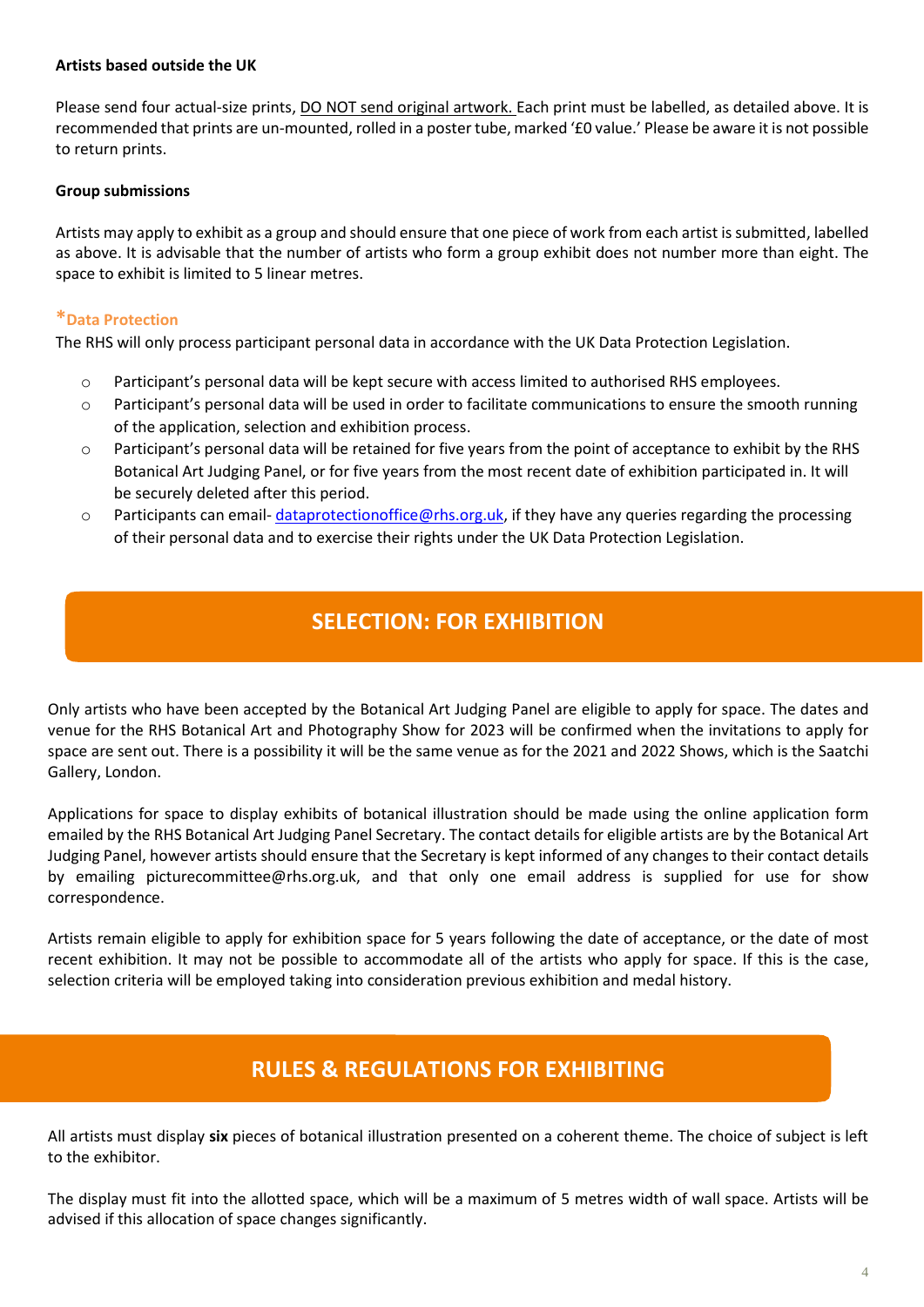Artwork must be supplied mounted, in accordance with dimensions agreed between the Botanical Art Secretary, venue and artist:

- Mount Colour: Work should be presented in white or off-white with a simple finish no patterns or inlays.
- Thickness: The ideal thickness of the mount board should be 2mm. Extremely large works may utilise a mount of 3mm thickness.

Heavy, deep, or coloured mounts are not appropriate. All artworks will be displayed framed in neutral frames supplied by the RHS. Framing will be undertaken at the venue by trained technicians.

Artwork should be on white or off-white material – paper or vellum only. Manuscript vellum is recommended, rather than raw or unprepared vellum. Where non-white vellum is chosen, any natural colouration to the surface must not detract from the artwork, as visual clarity in the detail of the picture is of paramount importance.

Artwork should have been produced recently and certainly within the last 5 years.

With the emphasis on botanical accuracy please ensure all artwork is correctly identified (see 'Labelling/Plant Names' below).

Artwork should be life size and if not, a scale must be evident on the picture.

Artists are strongly advised to paint from living plant specimens and to make use of photographs for reference only. Paintings directly copied from photographs are not acceptable.

Miniatures are unsuitable for the Botanical Art and Photography Show.

### **Art Sales**

Artists are not obliged to sell their work. Where works are for sale, enquiries are directed back to the artist. The RHS / venue does not act on behalf of the artist, and no commission is taken in the event of sales. The RHS / venue will facilitate collection of purchased artworks at the end of the exhibition, in accordance with instructions from the artist.

### **Removal of exhibits**

No painting or drawing forming part of an exhibit may be removed or substituted before the end of the show.

## **TRANSPORT**

All artworks must be delivered directly to the gallery, prior to the exhibition. A schedule will be shared with exhibiting artists detailing delivery and courier options. UK based artists can arrange to deliver their works directly to the venue.

For international artists, please ensure enough time has been allowed for artworks to clear through Customs, the RHS cannot be responsible for artworks delayed at Customs. Overseas artists may need an EORI number and CARNET in order to facilitate transit through Customs for temporary exhibition purposes. It is each exhibitor's responsibility to ensure they make the appropriate arrangements.

The RHS will arrange and pay for the return of all artworks following the Show, using as much of the original packing material as possible.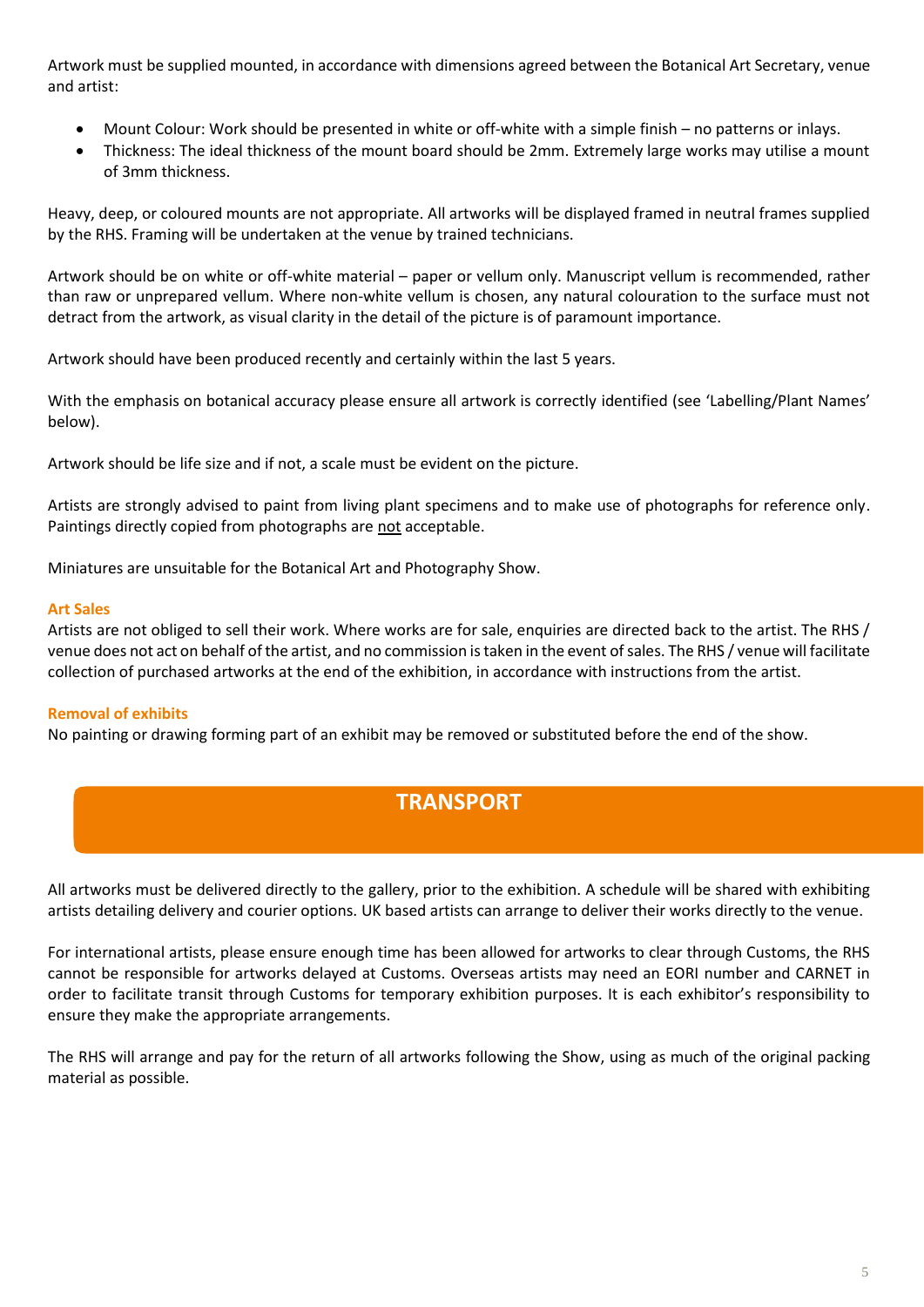# **STAGING**

Botanical Art exhibits at the Botanical Art and Photography Show are staged in a gallery venue.



Botanical Art and Photography Show, Saatchi Gallery 2021

### **Layout and Images Summary**

Following the confirmation of display space being allocated, each exhibitor is requested to email the following information to the Botanical Art Secretary at picturecommittee@rhs.org.uk:

- The orientation of each picture (landscape/ portrait)
- Exterior paper and mount dimensions (see Framing and Mounting below)
- Thumbnail images (approx. 2mb jpeg) of each picture, for layout and identification
- The order or arrangement of the pictures in the display
- The painting title and label information. Each artist is encouraged to provide 150 words about their exhibit and working practice. These will be printed as exhibition labels by the gallery
- Contact details, either an email address or website, for visitors to contact the artist directly

### **Artist Boards and Supplementary information**

The label text is considered as part of the overall presentation of the exhibit. All labels will be produced by RHS / venue in accordance with gallery protocol, using text supplied by the artist.

Each exhibit will be accompanied by an 'Artists' Board' detailing the following:

- Name
- Location / Place of work
- Medal history
- Title of the exhibit
- Extended text about working practice and theme of the display \*\*
- Email address / Website / Instagram

Each artist will be asked to supply the wording for the title of their display and individual picture labels, with the correct full Latin name of the plant depicted, date of the artwork and medium.

### **\*\* Extended text about working practice and theme of the display**

Artists are also requested to provide a brief description of their working practice and an explanation the theme of the exhibit, plus any other relevant information. The additional information will be made available for the judges and inform their understanding of the 'scope or scale of endeavour' of the project. It will also be used to help tell the story behind each exhibit for Press and Publicity purposes. This information will be used to create a short description for the Artists' Boards, on display alongside the pictures. Any edits will be confirmed with the artist. Please be aware that it is not currently possible to display extended text interpretation, the text on display is limited to a standard format.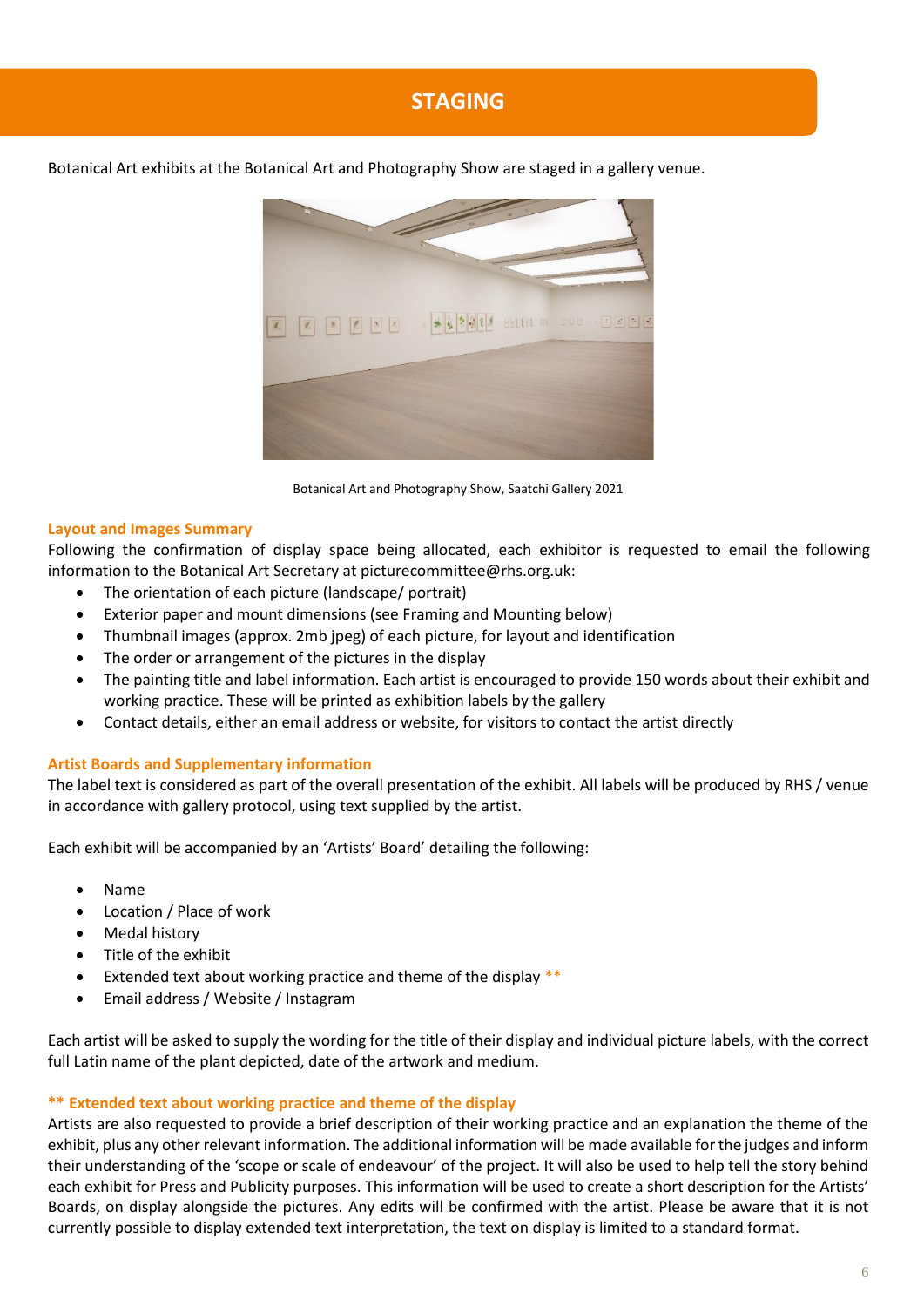Artists must advise us if there is a particular order in which their display should be hung. For smaller artworks it may be preferable to offer a linear option (6 x 1 in a single row) and a grouped option (3 x 2 in two rows).

### **Mounts**

When planning a display, artists are recommended to pay attention to the window size through which the picture will be seen, as well as the external measurements. **Please supply artworks ready mounted that will fit easily into standard size frames eg 40 x 50 cm; 50 x 60 cm etc.** Should you need further advice on this please contact the Botanical Art Secretary at picturecommittee@rhs.org.uk

We would prefer to use standard size frames, in order that we can re-use the frames in future and reduce potential waste.

If your artworks fall outside of these dimensions, or it will not be easy to present them in conventional picture frames, please advise us as soon as possible.

### **Frames**

All artworks are framed by RHS / venue, using a consistent style and colour of neutral frame. Frames will be available for purchase after the exhibition. Artworks are returned to artists unframed, unless the frames have been purchased. Please note framed artworks cannot be shipped overseas.

### **Press and Social Media Publicity**

Artists are also requested to supply three professional standard high-resolution images (10-15mb jpeg), to help promote and publicise the show. If the artworks are not yet finished, but a 'work in progress' image is available, this may be sent in. Where high resolution images are made available for press and social media publicity we will always endeavour to ensure the artist is correctly credited.

A requirement of submission is that artist's permit us to use images of their works for press and publicity purposes in regard to the exhibition. Copyright remains with the artist and we will ask that images are credited to the artist.

Images should be given the file name: SURNAME\_Title of Picture.jpg eg. SMITH\_Passiflora\_caerulea.jpg

All exhibiting artists will be invited to join the Press preview event.

# **INDIVIDUAL WORK LABELS & PLANT NAMES**

Each picture should include a label giving the name of the plant or plants depicted in Latin. Please see below and contact the Picture Panel Secretary [picturecommittee@rhs.org.uk](mailto:picturecommittee@rhs.org.uk) for further information if required.

Latin plant names will be checked and if a more up to date plant name is identified than the one given, this may be used instead. However, it is the artist's responsibility to check the plant has been correctly identified.

### **Summary**

- All artwork must be labelled with the correct scientific Latin name of the plant.
- Genus and species should be in italics.
- Genus names must begin with an upper case letter.
- Species names must begin with a lower case letter.
- The cultivar name is in Roman, not italics, placed in single quotation marks. The main words begin with an upper case letter.
- The abbreviations for subspecies, variety and forma (subsp., var., and f.) must not be italicised.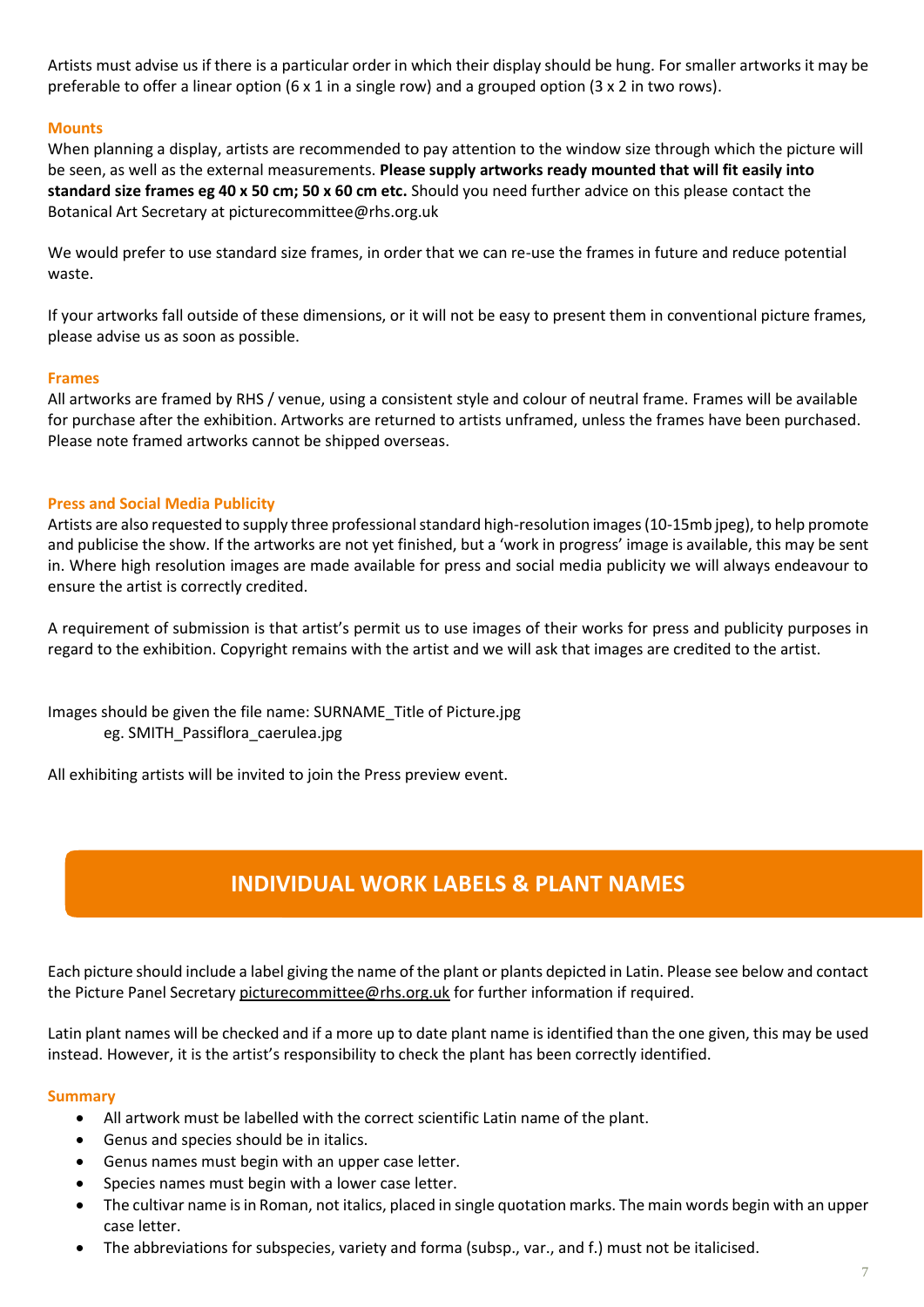Plant family names must be italicised.

## **Why do plants have scientific names?**

All living organisms have a scientific Latin name and many also have vernacular or common names. The scientific name is preferable, because the common name can be ambiguous or mis-leading. For example, the English bluebell *Hyacinthoides non-scripta*, is a different plant to the Scottish bluebell, *Campanula rotundifola*.

### **How to write scientific plant names**

Scientific Latin plant names must be italicised or underlined.

The scientific name of a plant has two parts: genus and species. For example, with the English common harebell, the first word *Campanula* is the name of the genus and the second word *rotundifolia* is the name of the species.



The genus name always comes first and begins with an upper case letter. The species name is always in lower case even when it commemorates a country or a person, such as *Rosa chinensis,* the China rose, or *Rosa banksiae*, named for the wife of Sir Joseph Banks.

The **abbreviations** for subspecies, variety and forma (subsp., var., and f.) must be written in Roman, not italic, for example *Narcissus romieuxii* subsp. a*lbidus*, *Clematis montana* var*. rubens*.

Artists who wish to include plant family names on their paintings should note that family names, such as *Campanulaceae* must be written in italics.

### **Plant name authorities**

Every scientific name is followed by the name of an authority, meaning the person or persons who originally published the name. This is often abbreviated, for example *Campanula rotundifolia* L. denotes that the name was first published by Carl Linnaeus.

Inclusion of the authority name on artwork labelling is at the discretion of the artist – it does not need to be included on the labelling.

### **Hybrids**

A cross between plants of two different species results in a hybrid. For example *Lilium* × *parkmanii* is the name given to the cross between *Lilium speciosum* and *Lilium auratum*. The "×" indicates the hybrid status and should be written as ×, not x, and must not be italicised.

### **Cultivars**

Cultivar means **culti**vated **var**iety. Cultivar names are given to denote variation within species and that generated by hybridisation, in cultivation. They are not printed in italics and should be enclosed in single quotation marks. For example *Clematis* 'Huldine' or *Clematis cartmanii* 'Joe'.

All the **main** words in a cultivar name must begin with an upper case letter, for example*Campanula latifolia* 'Roger Wood' or *Campanula persicifolia* 'Coerulea Flore Pleno'. Other less grammatically important words do not begin with a capital, for example *Lilium* 'Pot of Gold', *Lilium* 'Musik der Nacht'.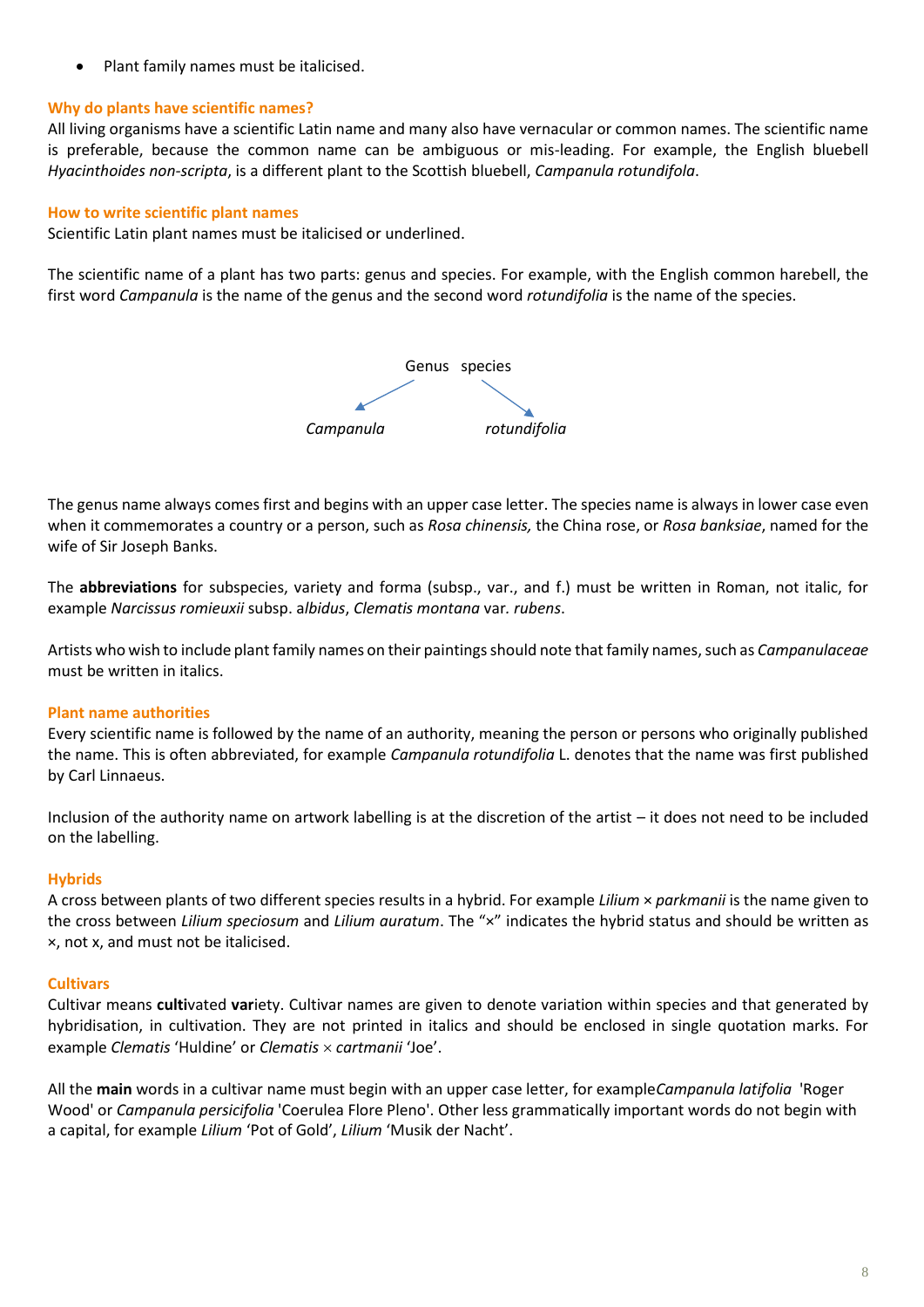

The names of cultivars are complicated by trade designations (selling names) which are names that are used to market a plant when the cultivar name is considered to be unsuitable for marketing purposes, for example *Clematis* 'Evijohill' has been given the trade designation JOSEPHINE. Trade designations are usually written be in SMALL CAPITALS, and not italicized. Trade designations must not be placed between quotes. When cited together with the cultivar name, the order does not matter, but generally it is preferable to put the best-known name first, for example: *Clematis* BLUE ANGEL 'Błękitny Anioł' *Clematis* INSPIRATION 'Zoin' *Clematis* ROSEMOOR 'Evipo002' *Clematis* 'Warszawska Nike' MIDNIGHT SHOWERS *Clematis* 'Helios' AZTEK

### **For non-botanists, the use of cultivar names and trade designations can understandably be very confusing. It is recommended that artists should refer to and follow the RHS website or the latest edition of** *The RHS Plant Finder***, where plant names are correctly cited.**

Remember that plants bought from garden centres or nurseries may be misnamed. Artists should endeavour to ensure that the names that appear on their paintings are the correct names. Misnamed plants and/or incorrectly labelled artwork will adversely affect the final result of the judging.

*The RHS Plant Finder* lists the accepted names of plants currently commercially available in the UK, but is a list only – it cannot be used to identify plants.

# **JUDGING & AWARDS**

Particular credit is given for botanical accuracy, exact colour reproduction and attention to detail with aesthetic appeal. Higher awards tend to be given to exhibits illustrating a particular theme or plant family. Artwork is judged as a complete display so that, if one or two works are of a lower standard than the others with which they are shown, the level of award will be affected.

Gold medals are only awarded to displays of outstanding and consistent excellence.

All awards will be based on the horticultural or botanical interest and accuracy of the exhibits.

The following Royal Horticultural Society medals are available for award:

- Gold
- Silver-Gilt
- Silver
- Bronze

If an exhibit is judged to be below Bronze standard no award will be made. The judges adhere to strict criteria and all decisions are review by a Moderator to ensure consistency. The decisions of the judges shall be final.

At each show, feedback is available after judging from a member of the Botanical Art Judging Panel and is automatically available to all artists. This may be face to face, or written feedback, if the artist is unable to attend the show.

Some exhibitors refer to themselves at RHS Gold Medallist or RHS Medallist. These reference should be qualified by the show(s) and date(s) of the award(s). If more than one medal is referred to, at least the years in which the medals were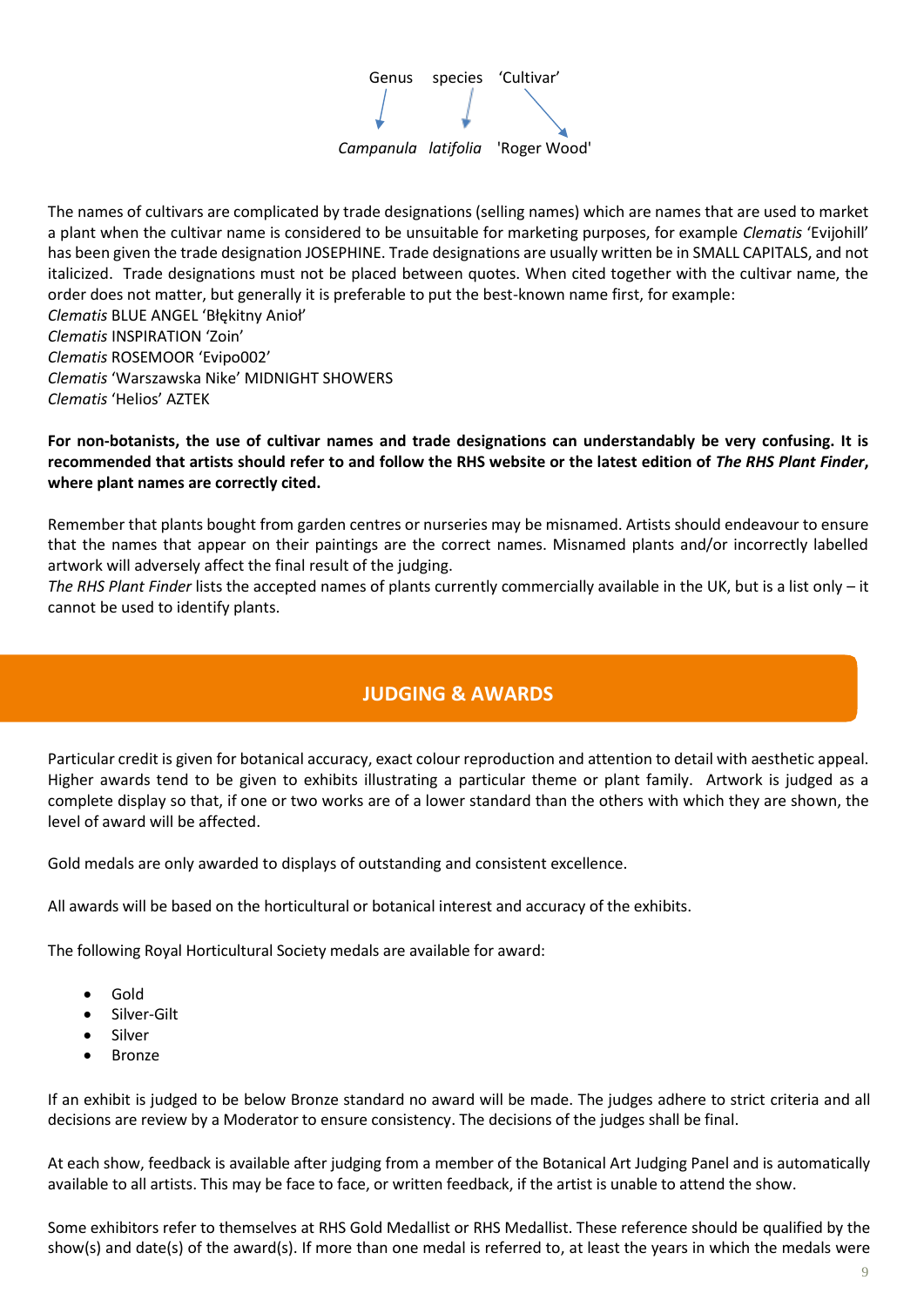won should be mentioned.

### **Medals**

The first time an exhibitor is awarded a Gold Medal at an RHS Show, it is sent to the exhibitor free of charge in the autumn of the year when the medal was won. No second Gold Medal or first and subsequent medals of any other grade will be sent unless the exhibitor wishes to pay for them. Medals are never sent out un-engraved.

## **Judging Criteria**

| Drawing skills                     | How well observed is the plant and is the drawing accurate       |  |
|------------------------------------|------------------------------------------------------------------|--|
|                                    | Are the forms well modelled                                      |  |
|                                    | Is the perspective true                                          |  |
|                                    | Is there clear delineation of botanical elements                 |  |
| Technical skill: draughtsmanship   | Pen and ink, pencil, coloured pencil, graphite etc               |  |
|                                    | How well has the medium been used                                |  |
|                                    | Clarity of draughtsmanship and delineation of form               |  |
|                                    | For monochrome, is the shading appropriate (stippling etc)       |  |
| Paint and colour handling          | Is the colouring accurate and sufficiently varied                |  |
|                                    | How well has the colour been applied                             |  |
|                                    | For colour, is the shading appropriate                           |  |
|                                    | Where appropriate, have washes been used to good effect          |  |
|                                    | and a breadth of tonal ranges achieved                           |  |
| Composition and arrangement on the | Is the composition well arranged                                 |  |
| page                               | Is the artistic impression aesthetically pleasing                |  |
|                                    | How much white space is there on the page; is it appropriate     |  |
|                                    | How easy is it to make sense of the picture; does it 'read well' |  |
| <b>Botanical details</b>           | Do the dissections and magnifications, if used, reveal           |  |
|                                    | additional information about the plant                           |  |
|                                    | Scale bars or indications of magnifications must be present      |  |
|                                    | Are the points of attachment (of buds, leaves, flowers etc)      |  |
|                                    | accurately observed                                              |  |
| Horticultural / Ecological / local | Is the subject a wild plant or a garden plant                    |  |
| environment content                | If appropriate, is the character and habit of the plant          |  |
|                                    | described in the picture                                         |  |
|                                    |                                                                  |  |
|                                    | ie. Is it a climber, clump forming, does it exhibit colour       |  |
|                                    | change through its life cycle                                    |  |
|                                    | If appropriate, is the habitat or local ecology illustrated, or  |  |
|                                    | described in the written information                             |  |
| <b>Balance of exhibit</b>          | Do the pictures hang well together as a set                      |  |
|                                    | Are the pictures of a consistent size and presentation           |  |
|                                    | Is the theme coherent                                            |  |
|                                    | Do the pictures meet the artists own brief                       |  |
| New ideas / Scale of endeavour     | Do the pictures offer new ways of interpreting the subject       |  |
|                                    | What is the scale and scope of the project                       |  |